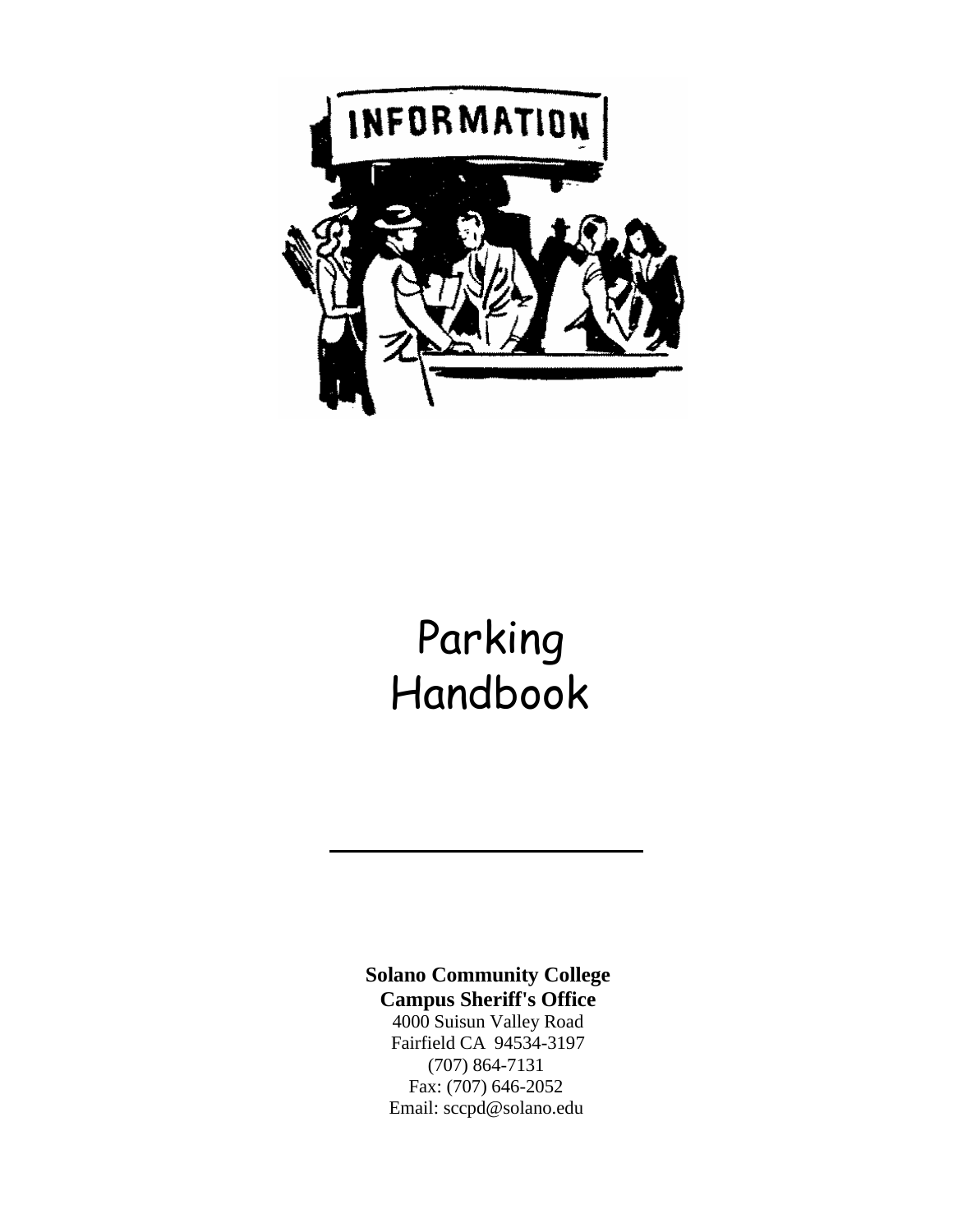# Table of Contents

| <b>Parking Lots</b>          |
|------------------------------|
|                              |
|                              |
|                              |
|                              |
|                              |
|                              |
| Citations                    |
|                              |
|                              |
|                              |
|                              |
|                              |
|                              |
|                              |
|                              |
|                              |
|                              |
|                              |
| Services                     |
|                              |
|                              |
|                              |
| <b>General Reasons Why A</b> |
|                              |
|                              |

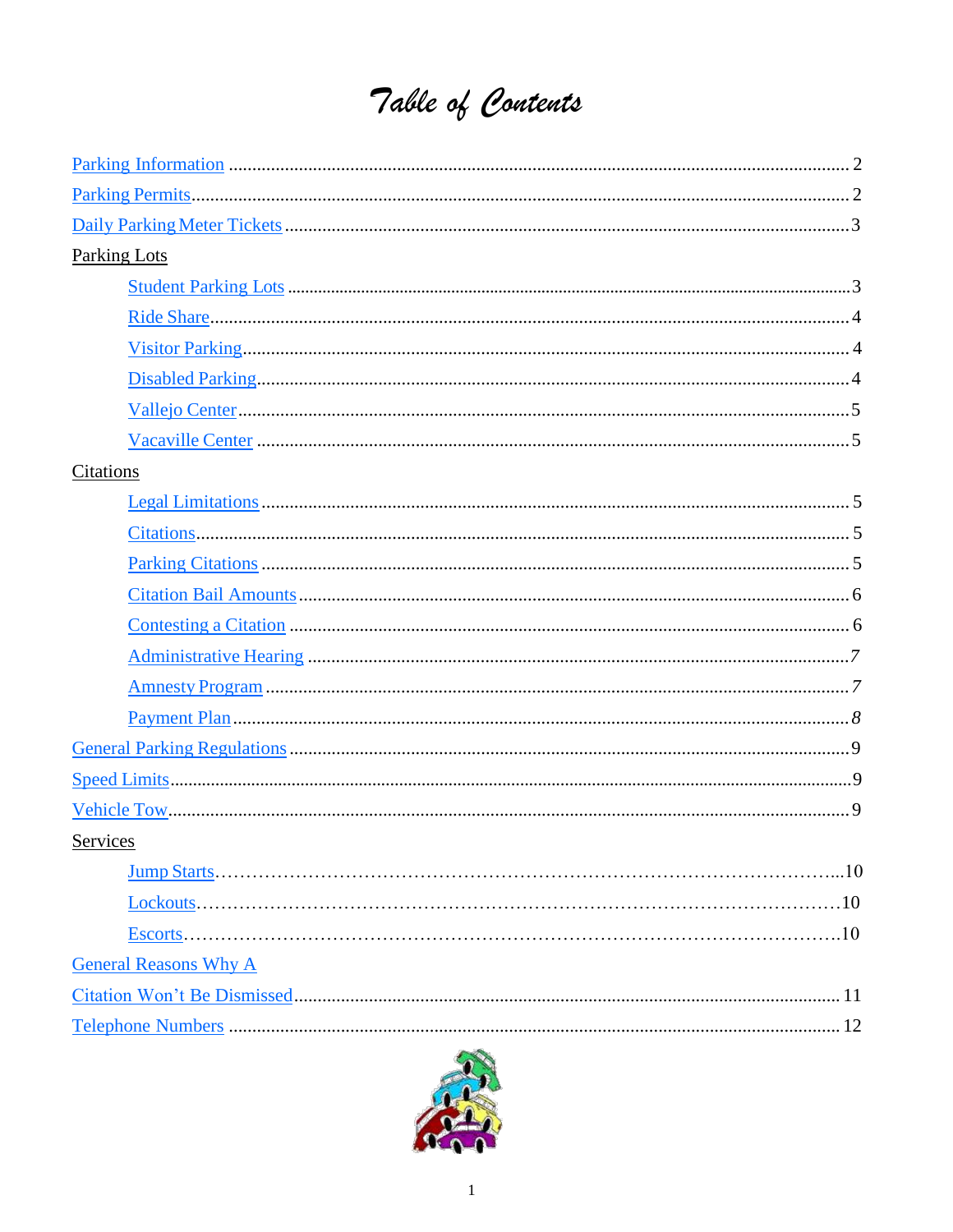# *Parking Information*

<span id="page-2-0"></span>Under state law, all parking on a community college campus is subject to payment of a specified fee. This applies to all faculty, staff, students, and visitors, except those visitors who display valid visitor parking permits.



*FALL/SPRING SEMESTER:* Students are allowed to park in any of the student lots during the *FIRST WEEK* of the fall and spring semesters without penalty. After the first week of a semester, all vehicles without valid parking permits or meter tickets will be cited. Refer to "Parking Permits" section below regarding how to purchase a semester parking permit.

If you fail to receive your parking decal in the mail within two weeks of your order, check with the Campus Sheriff's Office in Building 1800B (across from the tennis courts).



*SUMMER SESSION:* Students are allowed to park in any of the student lots during the *FIRST WEEK* of the summer session without penalty. After the first week of a summer session, all vehicles without valid parking permits or meter tickets will be cited. Refer to "Parking Permits" section below regarding how to purchase a semester parking permit.

If you fail to receive your parking decal in the mail within two weeks of your order, check with the Campus Sheriff's Office in Building 1800B (across from the tennis courts).

#### *NOTE: Citations will not be dismissed when you park without a permit even though you have paid for one.*

Whether you are a student or a visitor, a parking permit or daily meter ticket is required to park on Solano College grounds unless special arrangements have been made.

*It is your responsibility to make sure your vehicle has the required permit, clearly displayed, while parked on campus. Parking permits are required each semester and during summer and are good for all campuses.*

*Parking Permits*

Parking permits should be purchased at the time of registration through your My Solano student account.

If you decide to purchase your permit at a later time, log into My Solano, click on the "Student" tab, on the bottom left-hand side underneath the "Parking" header, click on "Purchase Parking Permit" or "Student Parking".

*NOTE:* When you order your parking permit, be sure you are at a computer with a working printer so that you can print your temporary permit to use until you receive the actual permit in the mail. If you haven't received your permit in the mail by the time your temporary permit expires, contact the Campus Sheriff's Office in Building 1800B or by calling (707) 864-7131.

*FALL/SPRING SEMESTER:* Parking permits are \$32 for vehicles.

*SUMMER SESSION:* Parking permits are \$16 for vehicles.

*MOTORCYCLES:* Motorcycles may park for free in designated motorcycle spaces only.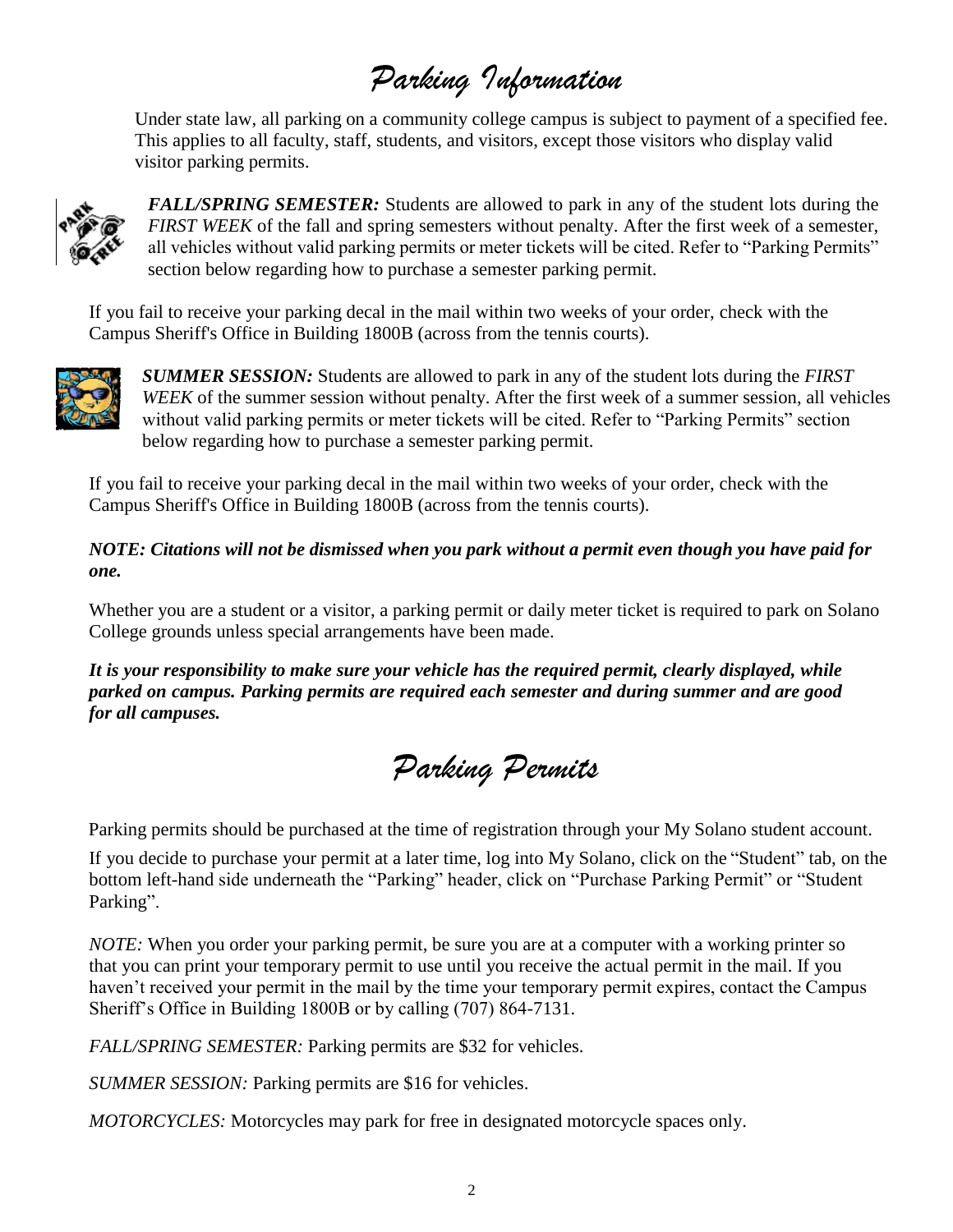*NOTE: Vehicle parking permits are transferable from one vehicle to another vehicle only for the registered owner/student who purchased the parking permit. Permits cannot be transferred between individuals. It is against the law to alter, forge, sell, duplicate, or loan your parking permit to another person. You can be fined and/or arrested for these offenses.*

### <span id="page-3-0"></span>*Daily Parking MeterTickets*

You do not have to purchase a semester parking permit to park at Solano College, although we always suggest this option for students. You can purchase a daily meter ticket. Daily meter tickets are available for \$2.00 (dollar bills, quarters, dimes, nickels) in Student Lots 1, 2, 3, 4, 5, and 7. Yellow meter ticket dispensers are located adjacent to the entrance of each lot.

- � Daily meter tickets are good for all student lots for that day and evening only. You must purchase meter tickets for each day you are on campus.
- � Meter tickets are valid on all campuses. For instance, if you purchase a meter ticket at the Fairfield campus, it is also valid for the same day at the Vallejo and Vacaville campuses.

*NOTE: If a meter is out of order, you must still purchase a meter ticket from another dispenser. Go to the adjacent parking lot and purchase a meter ticket.*

- � If a meter jam occurs, report it immediately to the Campus Sheriff's Office in Building 1800B or by calling (707) 864-7131.
- � If you fail to immediately notify the Campus Sheriff's Office and receive a citation, the citation will not be dismissed. A note on the dashboard will not prevent you from receiving a parking citation.

*Reminder:* If you use the parking meters, keep a supply of dollar bills and coins (no pennies) handy and allow yourself ample time to buy your meter ticket before you park.

*It is your responsibility to purchase a parking permit or daily meter ticket when parking on Solano College campus parking lots.*

#### *PARKING PERMITS MUST BE CLEARLY DISPLAYED WITH ALL INFORMATION VISIBLE.*

<span id="page-3-1"></span>*Student Parking Lots*

Students, with valid parking permits or meter tickets, may park in Lots 1 through 7 on the Fairfield campus and in the student lots on the Vallejo and Vacaville campuses. Students may NOT park in any lettered lots (A, B, C, D, E & F), reserved spaces, faculty/staff spaces, visitor areas, red zones, safety zones, bus zones, cosmetology spaces (unless you're a patron with a valid day pass issued by the Cosmetology Department), disabled or rideshare spaces without a valid placard.

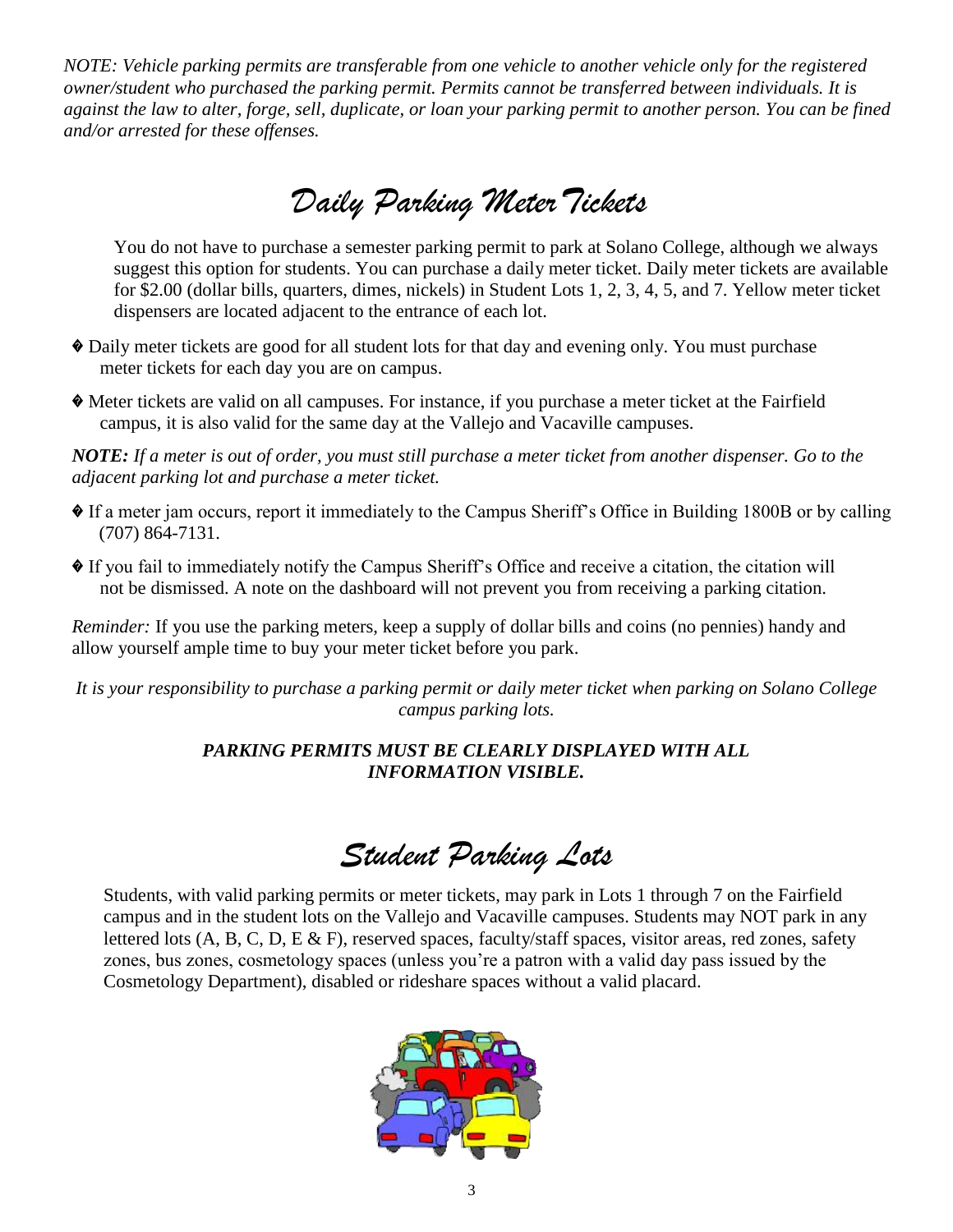### <span id="page-4-0"></span>*Ride Share*



Rideshare is carpooling and *requires a special permit* for parking. You must have 3 or more people to participate. All three people must be available when applying for the permit.

 Rideshare permits are issued by the Student Life Office in Rooms 1425/1426 (located across from the Bookstore).

Vehicles displaying valid rideshare permits may park only in the spaces reserved for rideshare participants. Rideshare stalls are located in the first row of Lot 1 and Lot 2 only.

If you do not have a rideshare permit, you cannot park in the rideshare spaces.

#### *RIDESHARE PERMITS ARE VALID ONLY IN RIDESHARE SPACES.*

**SUMMER SESSION:** Rideshare is not available during the summer session. If you have a valid Solano College parking permit, you may park in Rideshare spaces.

### <span id="page-4-1"></span>*Visitor Parking*

Official guests of Solano College may pick up a Visitor Parking Permit at the Campus Sheriff's Office. After obtaining the permit, visitors may park in any parking space in the lot(s) designated on the permit EXCEPT in reserved spaces.

- � The Visitors Parking area is located on the north curb row only (painted green) of lot 1. All visitors may park in the Visitors Parking Area for a maximum of 30 minutes.
- � If you are planning to be on campus for less than 30 minutes, you may park in "Visitors" parking located in Lot 1 on the curb row (painted green) only. You do not need a permit.
- � If you believe you will be longer than 30 minutes, purchase a daily meter ticket and move your vehicle to a space other than Visitors, Faculty/Staff or Rideshare in the student lots.
- � You are not allowed to park in "Visitors" parking if you have a parking permit or daily meter ticket even if it is only for "just a minute." *If you are parked for more than 30 minutes, you will be cited.*
- � The Visitors Parking Area is not to be used by faculty, staff, or registered students.
- � You may not move from one Visitors parking space to another to "reset" the 30-minute time limit. Timed parking spaces may be used by the same vehicle only once in a four hour period.

<span id="page-4-2"></span>*Disabled Parking*



All vehicles using disabled parking spaces must display a valid DMV disabled license plate or placard AND a valid Solano College parking permit or a daily meter ticket per District policy.

Persons displaying both of these can park in any disabled parking space on all campuses, including those in the faculty/staff lots.

**SPECIAL NOTE:** Unauthorized use of a disabled space will result in a \$275 citation!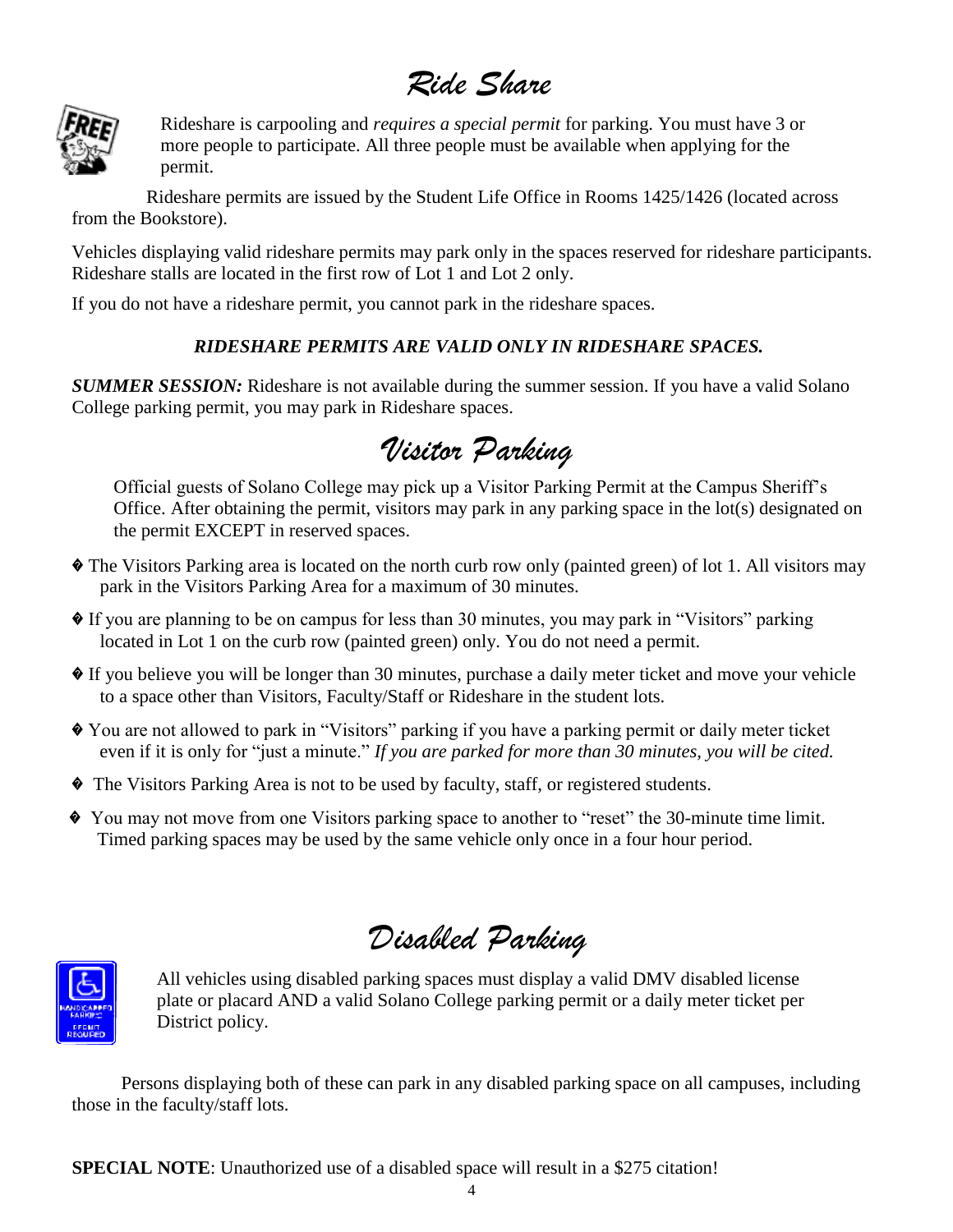### *Using Electric Charging Stations*

There are four charging stations on the North side of campus in Lot E. (Near Lot #2) You do not need to have a parking pass to use the charging stations. There is a four (4) hour limit to use the charging stations. If you will be on campus for more than 4 hours you must return to your car and move it into a valid parking space at the end of a 4 hour charge. Parking Enforcement Officers do monitor and time these spaces. Persons remaining parked in a charging space for more than 4 hours will be cited.

### <span id="page-5-0"></span>*Vallejo Center and Auto Tech Center*

A parking permit is required to park at the Vallejo Center and the Auto Tech Center. Semester parking fees are \$32 for vehicles. Summer session fees are \$16 for vehicles. Daily meter tickets may be purchased from the yellow meter ticket dispensers at the Vallejo Center and the Auto Tech Center. The permit dispensers take dollar bills and coins (no pennies) and are located at the entrance of the parking lots.

### <span id="page-5-1"></span>*Vacaville Center*

A parking permit is required to park at the Vacaville Center. Semester parking fees are \$32 for vehicles. Summer session fees are \$16 for vehicles. Daily meter tickets may be purchased from the yellow meter ticket dispensers at the Vacaville Center and the Vacaville Annex. The permit dispensers take dollar bills and coins (no pennies).

*Legal Limitations*

<span id="page-5-2"></span>In 1987, the California Legislature enacted law (40202c CVC) that made it a misdemeanor for any peace officer, including the issuing officer, to alter, conceal, modify, nullify, or destroy any notice of parking violation once it was issued.

*Citations*

General questions regarding payment of parking citations or appeals can be answered by the Campus Sheriff's Office. If you receive a citation and wish to contest it, you can do so online at [www.pticket.com/solanocc.](http://www.pticket.com/solanocc) Per the California Vehicle Code, you have 21 days from the date of the citation to pay it or contest it.

*Parking Citations*

<span id="page-5-3"></span>If you receive a parking citation, you can do one of the following:

1) pay the bail amount (fine) of your citation,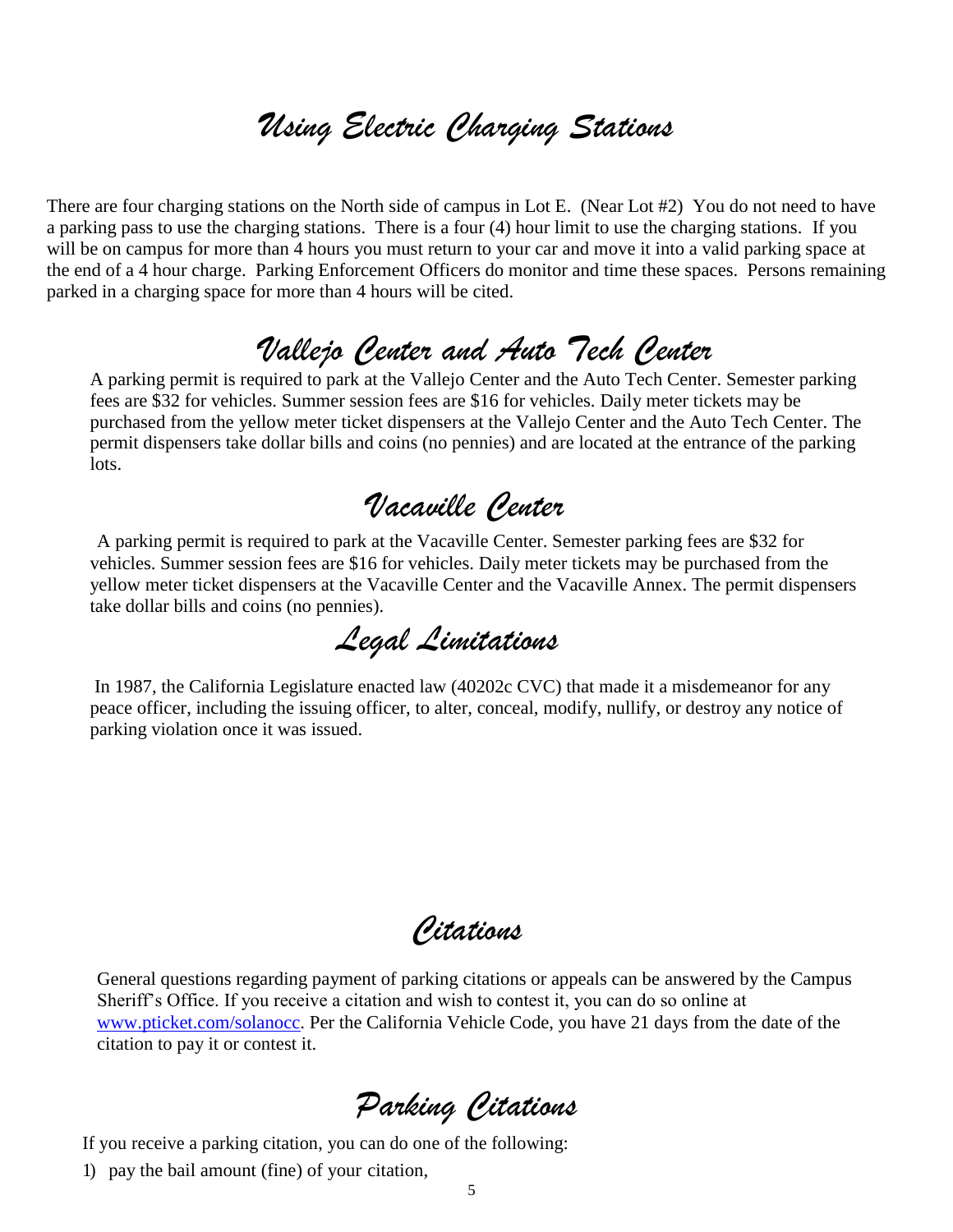2) contest the citation online [www.pticket.com/solanocc \(s](http://www.pticket.com/solanocc)ee Amnesty Program on page 7)

#### *You have 21 days from the date of the citation to contest it. It is your responsibility to ensure you meet the timelines regarding the payment of or contesting a citation.*

� If you wish to pay the bail amount (fine) of your parking citation, you can either pay online with a credit or debit card at [www.pticket.com/solanocc,](http://www.pticket.com/solanocc) or send a check or money order for the bail amount, payable to Solano Community College and mail to:



Office of Parking Violations Solano Community College P.O. Box 11113 San Jose, CA 95103-1113

Make a copy of the citation and the check or money order for yourself. Be sure to write the citation number on the check or money order and enclose it and the citation in the envelope.

� If you have misplaced your copy of the citation, call (800) 818-1832. The Citation Processing Center will be able to help you. Be sure to have your vehicle license plate number.

#### *By law, you have 21 days from the date of the citation to contest the citation. After the 21 days have expired, there is nothing we can do to help you.*

- � If you disregard the parking citation, it will not just "disappear". The citation will be processed according to the law and you will receive a notice in the mail.
- � The notice will have a date listed in which you have 14 days to contest the citation. If after a period of 14 days you still do nothing, a late fee will be added to the original bail amount.

If you still disregard the citation and notice, the citation will then be placed on DMV hold. In other words, when you try to register you vehicle, the citation will appear as an addition to your registration fees. The amount of the citation will have increased as administrative and late fees are added to the original bail amount. If you sell or otherwise rid yourself of the vehicle so that you no longer must register it with DMV the fine will then be collected via you state income tax refund through the Franchise Tax Board.

### *Citation Bail Amounts*

<span id="page-6-0"></span>If you have a citation that is over 21 days old and would like to know the bail amount, you can call the Citation Processing Center at (800) 818-1832. Have the citation number or license plate number ready. They will be able to tell you the current bail amount. *The Campus Sheriff's Office does not handle fees owed for citations.*

<span id="page-6-1"></span>*Contesting a Citation*

If you receive a parking citation, you have the option of paying the bail amount of the citation or contesting the citation online at [www.pticket.com/solanocc \(s](http://www.pticket.com/solanocc)ee Amnesty Program on page *7*).

Complete all of the requested information and attach/upload any supporting documentation (i.e. picture of parking permit, PDF of parking permit order, etc.). Try to make the file as small as possible when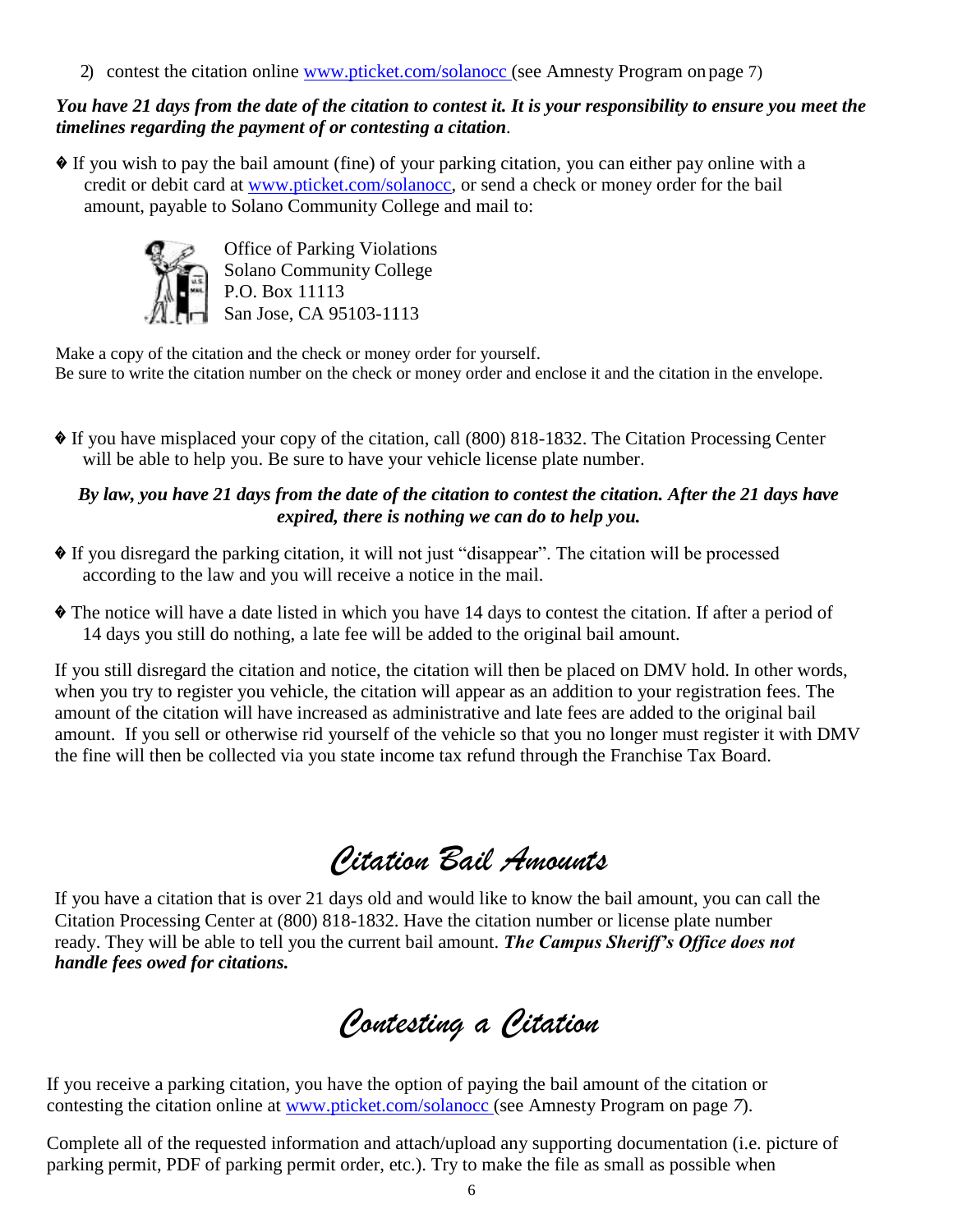attaching your documentation.

When writing the reason you believe a citation should be dismissed, make sure you give a thorough explanation. Your explanation is all the appeals judge has to go by when reviewing your appeal.

#### *It is your responsibility to make sure you correctly complete all of the required information. Failure to do so will result in delays in processing your appeal.*

� An Administrative Review will be conducted and you will be notified of the decision by mail. If you do not receive notification regarding the status of your appeal within 2-3 weeks, call (800) 818-1832. They will be able to give you the status of the appeal.

*Do not assume a citation is dismissed if you do not receive a response regarding your appeal.*

- � Appeal Denied: If your appeal was denied you can do one of following:
	- 1) pay the bail amount of your citationor
	- 2) request an Administrative Hearing

*It is your responsibility to check on the status of your appeal if you do not receive notification through the mail.*

<span id="page-7-0"></span>*Administrative Hearing*

The Administrative Hearing is coordinated through the Citation Processing Center by calling (800) 818-1832.

*Amnesty Program*

<span id="page-7-1"></span> The Amnesty Program allows for the dismissal of one citation during the current fiscal year (from July 1 through June 30) for those that qualify.

If you receive a parking citation, you may be eligible for the Amnesty Program. The Amnesty Program applies ONLY to current faculty, staff, and students who possess a valid Solano College parking permit on the day of the issuance of the citation. Citation violations that may be applicable for Amnesty are the following:

#### *Violation # 1: No Valid Parking Permit Clearly Displayed*

You must be a current registered student or a current faculty/staff member and have a valid parking permit, or have a valid daily meter ticket. When you contest the citation, you can upload a photo of your valid permit.

#### **Violation #2:** *Expired Parking Meter Ticket/Meter*

You must be a current registered student or a current faculty/staff member and have a valid parking permit, or have a valid daily meter ticket. When you contest the citation, you can upload a photo of your valid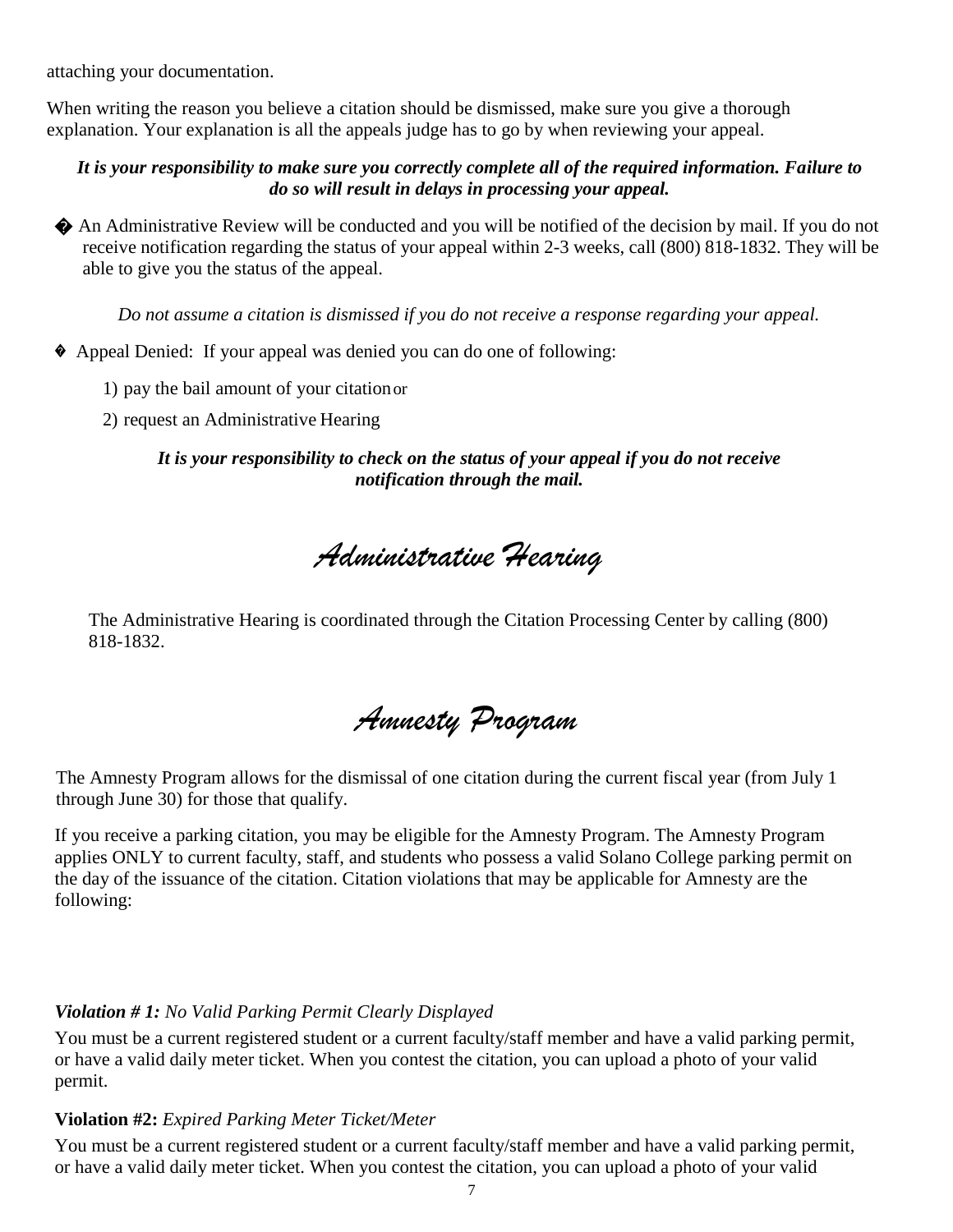permit.

#### *Violation #3: Reserved Faculty/Staff Zone*

You must be a current faculty/staff member and have a valid parking permit. When you contest the citation, you can upload a photo of your valid permit.

*Verification is made of all persons receiving Amnesty for registration status and valid parking permits.*

*If it is found you previously received amnesty within the current fiscal year, are not faculty/staff or a currently registered student and/or do not have a valid parking permit, amnesty will be denied and the citation will be forwarded for processing according to the law.*

*Amnesty is not valid for citations that were previously upheld through the appeal process. If it is found you received amnesty for a citation that was previously disapproved through the appeal process, amnesty will be denied. The citation will be forwarded for processing according to the law.*

**You have 21 days from the date of the citation to seek dismissal under the Amnesty Program. The Program is based on the fiscal year, from July 1 through June 30. You are eligible for one dismissal per fiscal year.**

### *Payment Plan*

Due to a new law (AB 503) that went into effect on August 1, 2018 for California universities and community colleges, a payment plan for low-income individuals with multiple unpaid parking citations is now available. Delinquent fines and penalty assessments are waived when a low income plan is approved but are available. Delinquent fines and penalty assessments are waived when a low income plan is approved but are reinstated if you go "out of compliance" (late payment). To qualify for the payment plan, you must meet the following criteria:

- 1. You must have multiple tickets outstanding
- 2. You must be the registered owner of the vehicle
- 3. You must apply within 60 days of citation issuance or 10 days after administrative hearing determination, whichever is later
- 4. You agree to pay a \$5.00 processing fee that must be paid either at time of application or added to the payment plan amount
- 5. The payment plan cannot exceed 18 months
- 6. In order to receive a waiver of fines and penalty assessments, you must make all payments on time.
- 7. You must certify that you meet one of the following income criteria:

#### **LOW-INCOME VERIFICATION**

Qualifications

To qualify for the low-income payment plan, you must meet one of the two following conditions:

1) Your monthly income is 125% or less of the federal poverty level, as shown below: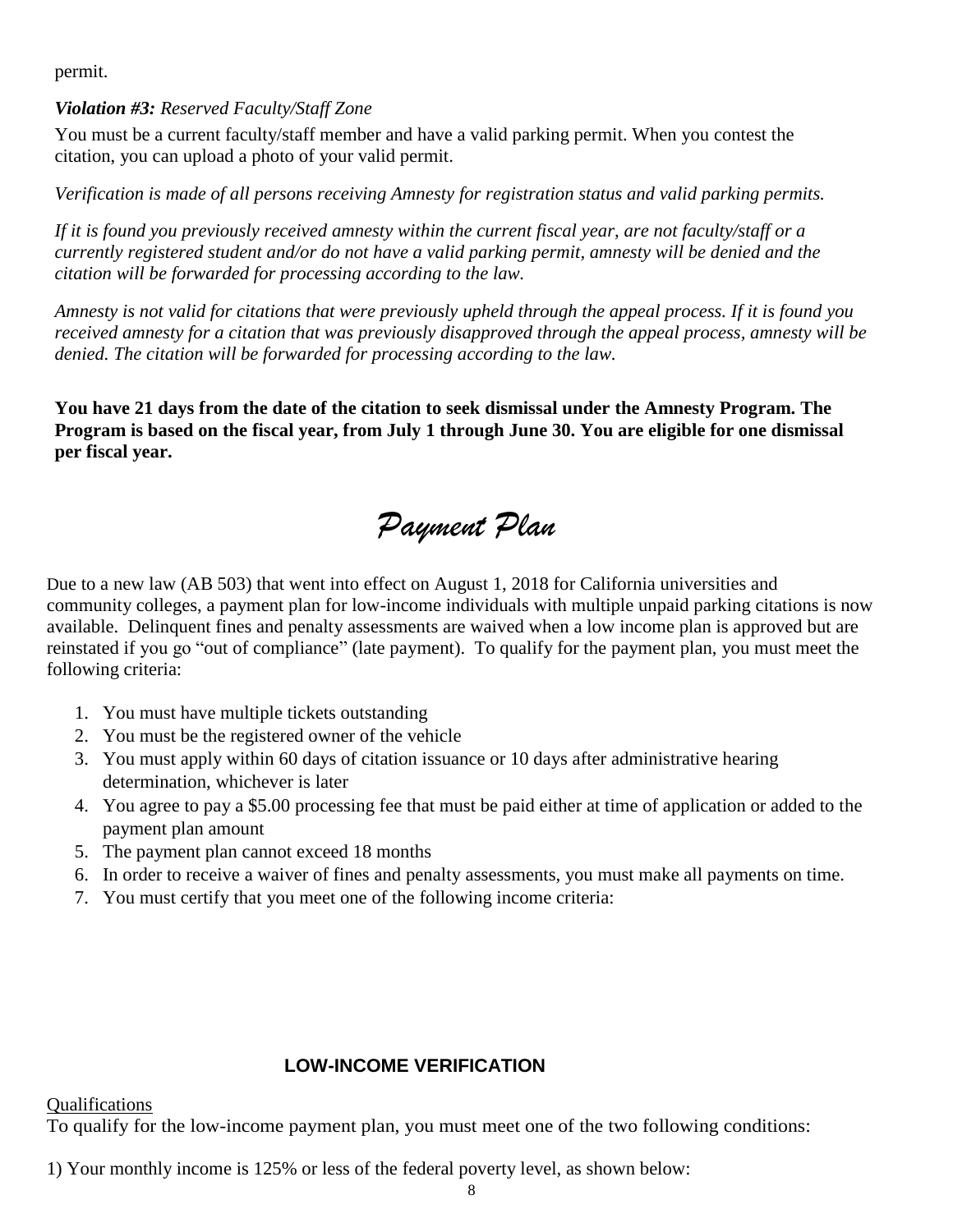| <b>2018 Federal Poverty</b><br>Levels |          |         |          |         |  |
|---------------------------------------|----------|---------|----------|---------|--|
| Household                             | 100%     |         | 125%     |         |  |
| Size                                  | Annual   | Monthly | Annual   | Monthly |  |
| Individual                            | \$12,140 | \$1,012 | \$15,175 | \$1,265 |  |
| Family of 2                           | \$16,460 | \$1,372 | \$20,575 | \$1,715 |  |
| Family of 3                           | \$20,780 | \$1,732 | \$25,975 | \$2,165 |  |
| Family of 4                           | \$25,100 | \$2,092 | \$31,375 | \$2,615 |  |
| Family of 5                           | \$29,420 | \$2,452 | \$36,775 | \$3,065 |  |
| Family of 6                           | \$33,740 | \$2,812 | \$42,175 | \$3,515 |  |

**Numbers based on 2018 FPL from Health and Human Services**

2) You receive public benefits from any of the following programs:

| Supplemental Security  | Cash Assistance Program for | Supplemental          |
|------------------------|-----------------------------|-----------------------|
| Income (SSI) and State | Aged, Blind, and Disabled   | Nutrition             |
| Supplementary          | Legal                       | Assistance<br>Program |
| Payment (SSP)          | Immigrants (CAPI)           |                       |
| County Relief, General | California Food             | In-Home Supportive    |
| Relief, or General     | <b>Assistance Program</b>   | Services (IHSS)       |
| Assistance             |                             |                       |
| Tribal TANF grant      | Medi-Cal                    | Cal Works             |

Application forms are available at [www.pticket.com/solanocc](http://www.pticket.com/solanocc) and at the Solano College Campus Sheriff's Office in Building 1800B on the Fairfield campus.

# <span id="page-9-0"></span>*General Parking Regulations*

- Parking is permitted in designated parking spaces only. Parking on campus roads is PROHIBITED.
- Parking is NOT permitted along any red curbing, any fire lane, or any place other than designated parking spaces.
- Motorcycles, mopeds, and motorized bicycles are prohibited from parking at bicycle racks.
- Yellow zones are for the loading and unloading of vehicles, not to exceed the posted 15 minute limit. This also applies to faculty and staff loading or unloading instructional equipment. No vehicle shall be left unattended for more than 5minutes.
- Permission must be obtained from the Solano College Campus Sheriff's Office for the following:
	- $\checkmark$  Vehicular repairs under emergency conditions only
	- $\checkmark$  Overnight sleeping in vehicles or overnight parking of vehicles
	- $\checkmark$  Temporarily store a vehicle on campus
	- $\checkmark$  Vehicles that have mechanical problems
	- $\checkmark$  Driving/Temporarily parking on the inner campus roads
	- $\sim$  No driving or parking on the inner campus without the prior approval of the Campus Sheriff's Office. Temporary access may be granted to the inner campus on a case-by-case basis.
	- $\checkmark$  Abandoned vehicles will be towed away at the owner's expense.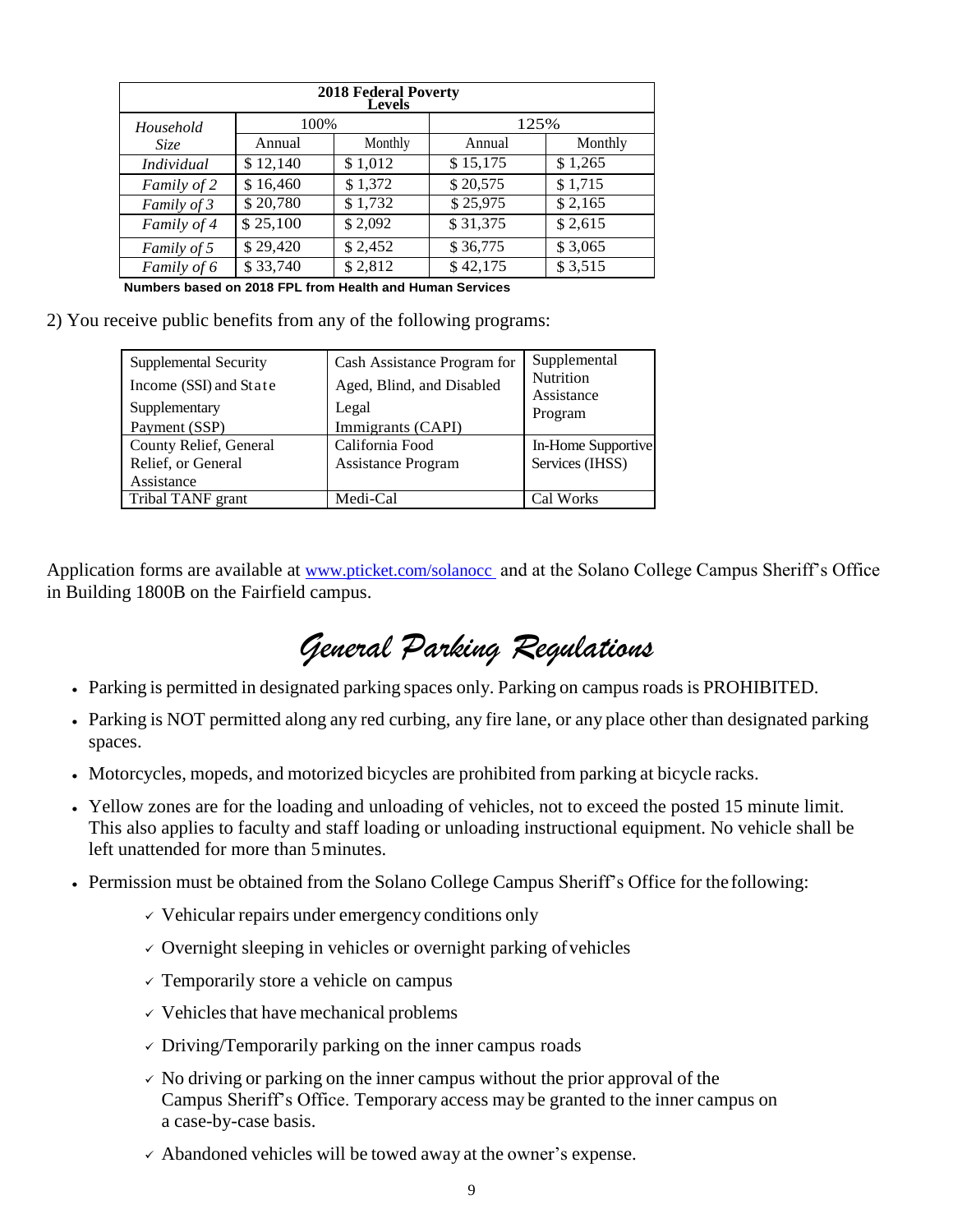- $\checkmark$  Double parking, especially at loading docks, is prohibited.
- $\sim$  All vehicles must park within the lines. Overlapping is a citable offense. One vehicle perstall.



<span id="page-10-0"></span>*Speed Limits*

Please drive safely and courteously while on campus grounds. Speed limits on campus are as follows: *10mph* in parking lots *25mph* on perimeter roads



<span id="page-10-1"></span>*Vehicle Tow*

If you have 5 or more unpaid citations against your vehicle, your vehicle is subject to being towed. It will be impounded until all outstanding citations are paid in full. You will also be responsible for towing and storage fees.

*Questions*



Stop by the Campus Sheriff's Office located in Building 1800B (across from the tennis courts)



Call (707) 864-7131

Email us: [sccpd@solano.edu](mailto:sccpd@solano.cc.ca.us)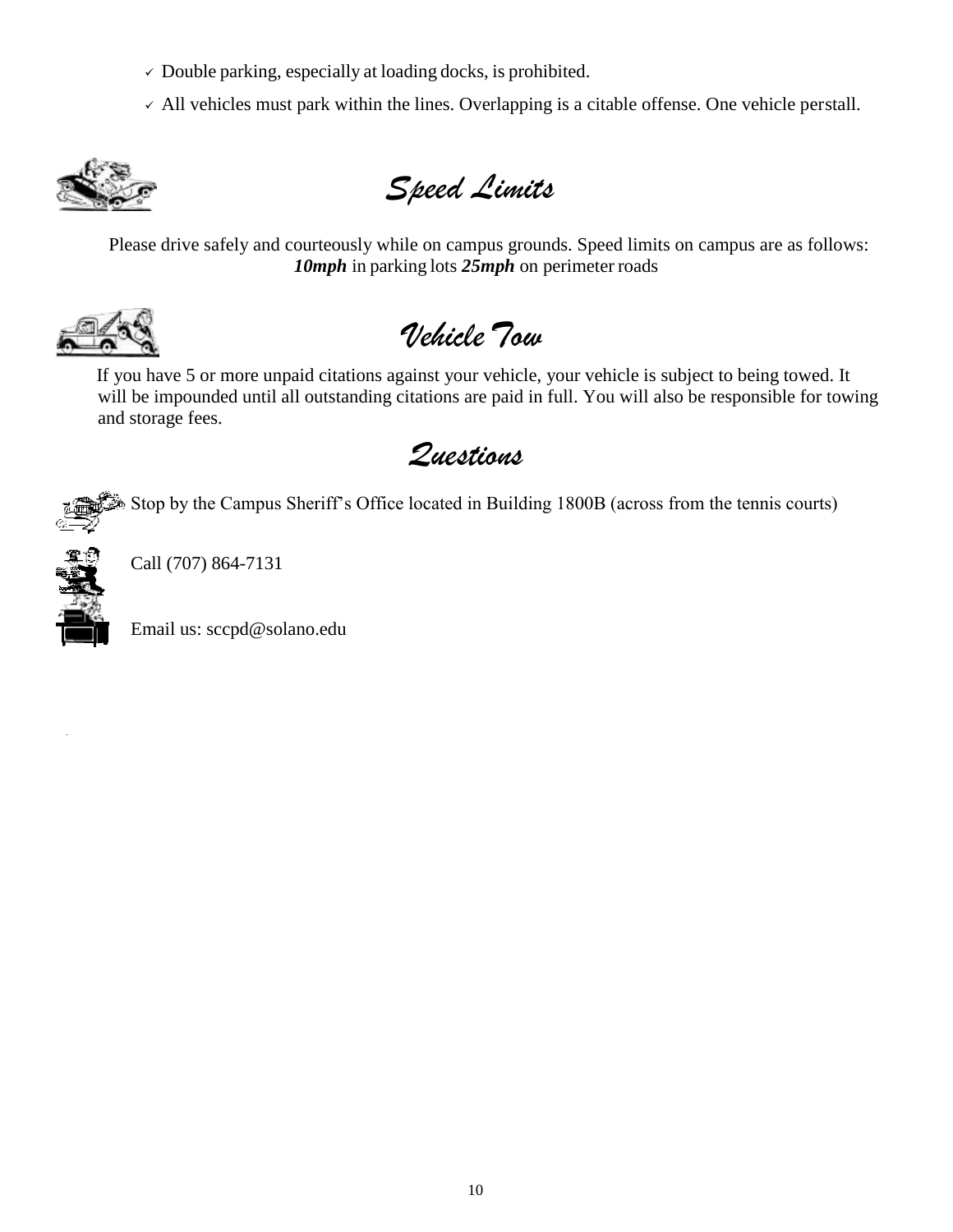

Well, the Campus Sheriff's Office can't fix your vehicle, but we may be able to help you with some of the small stuff.

<span id="page-11-0"></span>*Jump Starts*

Car won't start? Forgot to turn off your headlights? Well, if it's your battery, we can help you with a jump start. We have a portable battery pack that hooks up to your battery. Give us a call at (707) 864-7131 or the officer on duty at (707) 580-6526.

*Lockouts*

<span id="page-11-2"></span><span id="page-11-1"></span> *Sorry!* The Campus Sheriff's Office does not provide lockout service.

*Escorts*

Do you have classes in the evening? Kind of leery about walking to your vehicle after class? The Campus Sheriff's Office has an escort program. For more information call (707) 864-7131 or the on duty officer at (707) 580-6526.

**NOTE:** This service is subject to the availability of manpower and/or equipment.

Always be aware of your surroundings when walking to your vehicle. There is safety in numbers. **SAFF** Try to walk with a friend or a group of people. If you are nervous or in doubt, please call the Campus Sheriff's Office at (707) 864-7131 or the NUMPER5 on duty officer at (707) 580-6526.

The following are some commonly listed reasons for violating parking regulations. While these reasons may seem valid to the violator, they do not address the laws of the State and policies of Solano College. These reasons, generally, will not result in the violation being dismissed, or the violator being successful in a hearing.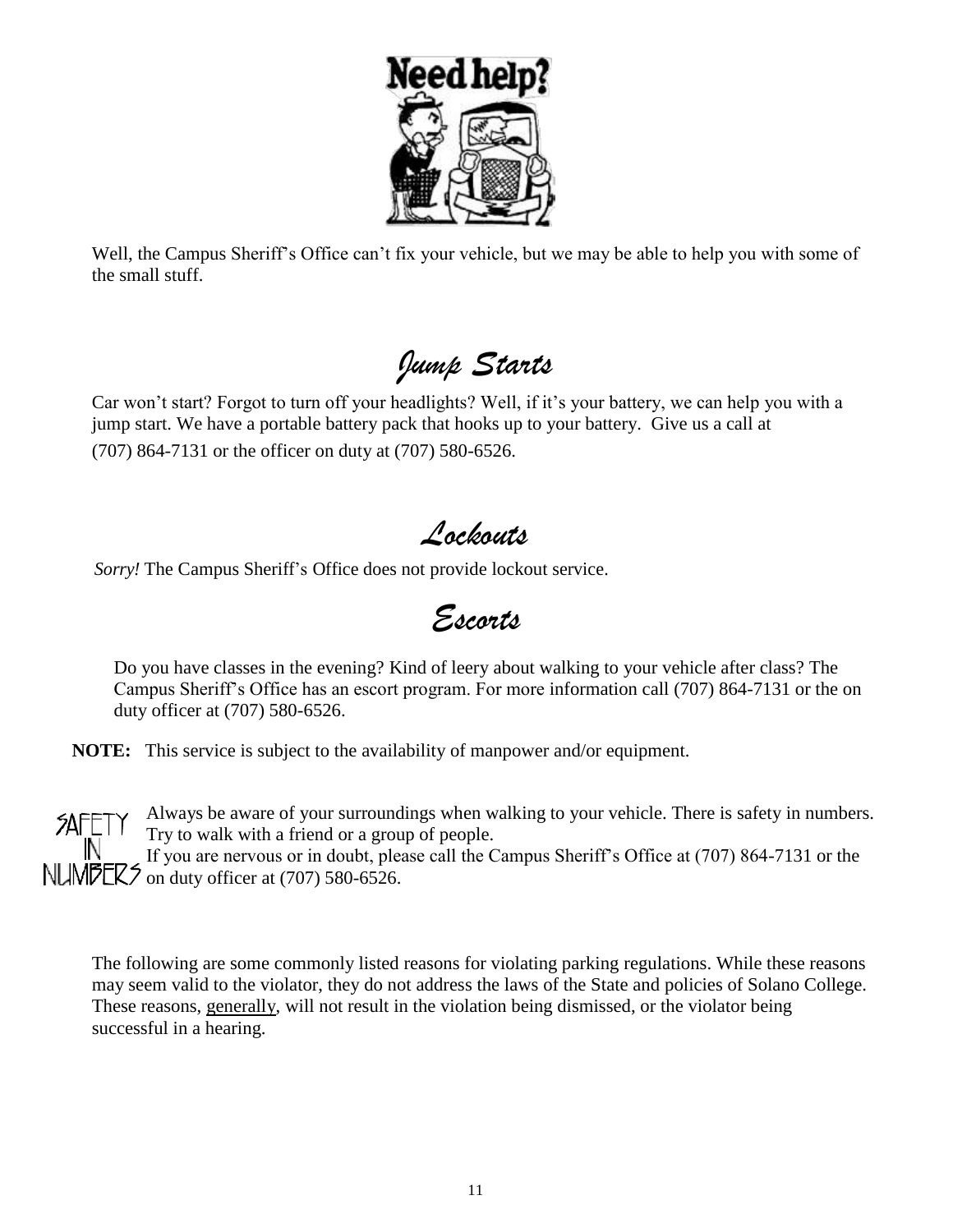### *General Reasons Why a Violation Won't Be Dismissed*

#### *I didn't see the sign, I didn't understand the sign, or I didn't know*

Drivers are required to look for signs when parking and know the Rules and Regulations of the College. This may mean checking an entire lot from corner to corner or contacting the Campus Sheriff's Office prior to your arrival on campus. Drivers are also required to abide by the directions on the sign. A person stating that they did not see a sign preventing parking or requiring a specific permit, is not an acceptable excuse. All parking information is listed on the college's website [\(www.solano.edu,](http://www.solano.edu/) click on "Sheriff's Office & Parking"), in the schedule of classes, and in the course catalogue. There are also links to parking lot maps on the website.

#### *Short errands*

A short errand is a very common excuse. No errand, no matter how short or how important to the driver, besides a bona fide medical emergency, is an acceptable excuse for illegally parking.

#### *I was only a few minutes*

This explanation is one of the most common claims. Even if true, parking in a prohibited area is illegal.

#### *I've always done it or Everybody does it*

This is never a valid excuse for illegally parking. Nobody should be rewarded for getting away with prior violations.

#### *An official saw me park and didn't say anything*

Generally speaking, employees have no authority to give permission to break the law. Whenever possible, an officer will caution about illegal parking, but silence by an official does not waive parking restrictions.

#### *Nobody else got a ticket*

Sometimes this excuse is raised as discriminatory enforcement. The officer may have had to leave the area before checking all the vehicles. However, a citation stands on its own.

#### *This violation has not been enforced in the past*

This normally is not the case, however, inadequate staffing or other priorities may give rise to violations not being enforced continually; but *nowhere does apparent failure to enforce parking laws constitutea valid excuse for illegal parking.*

#### *Someone else had my vehicle or I was driving a different/rental vehicle*

Under the law, the registered owner (RO) has joint responsibility with whoever was driving their vehicle. The RO, renter, or lessee is responsible for the parking citation. It is your responsibility to make sure you display a valid parking permit in the vehicle you are driving.